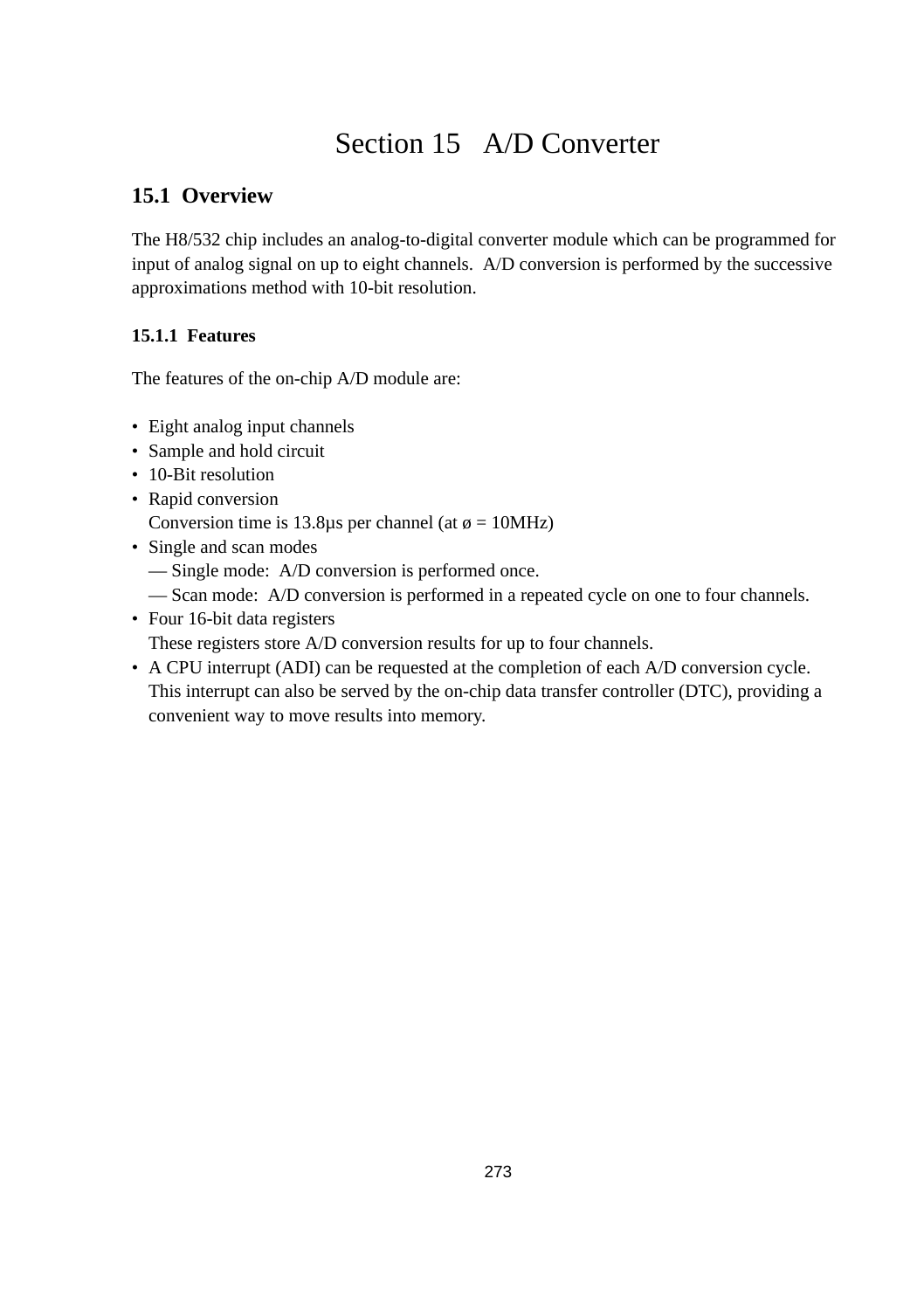### **15.1.2 Block Diagram**





**Figure 15-1 Block Diagram of A/D Converter**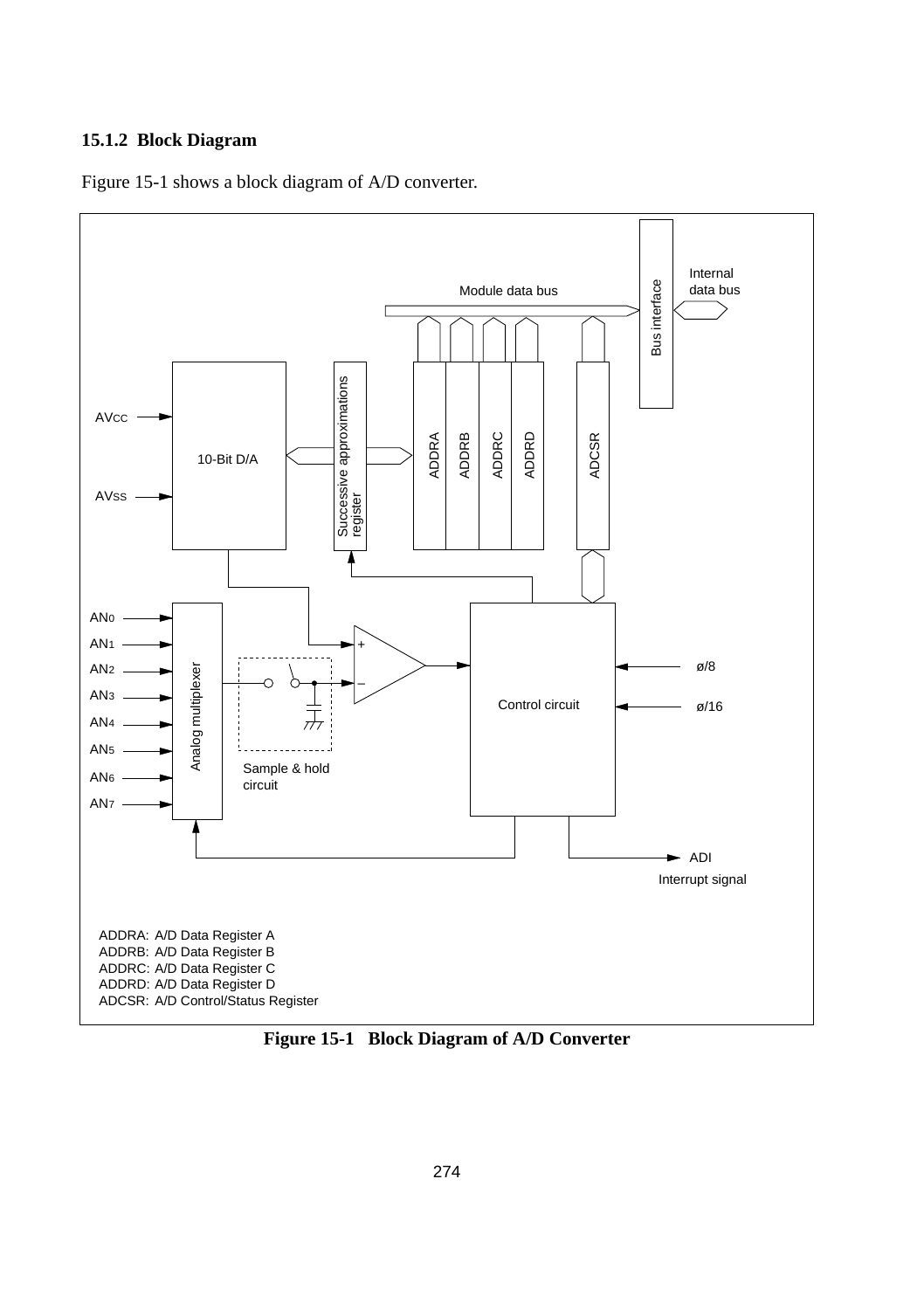## **15.1.3 Input Pins**

Table 15-1 lists the input pins used by the A/D converter module.

The eight analog input pins are divided into two groups, consisting of analog inputs 0 to 3 (AN0 to AN3) and analog inputs 4 to 7 (AN4 to AN7), respectively.

| <b>Name</b>    | <b>Abbreviation</b> | <b>VO</b> | <b>Function</b>                                       |
|----------------|---------------------|-----------|-------------------------------------------------------|
| Analog supply  | AVCC                | Input     | Power supply and reference voltage for the            |
| voltage        |                     |           | analog circuits.                                      |
| Analog ground  | AVSS                | Input     | Ground and reference voltage for the analog circuits. |
| Analog input 0 | AN <sub>0</sub>     | Input     | Analog input pins, group 0                            |
| Analog input 1 | AN <sub>1</sub>     | Input     |                                                       |
| Analog input 2 | AN <sub>2</sub>     | Input     |                                                       |
| Analog input 3 | AN <sub>3</sub>     | Input     |                                                       |
| Analog input 4 | AN <sub>4</sub>     | Input     | Analog input pins, group 1                            |
| Analog input 5 | AN <sub>5</sub>     | Input     |                                                       |
| Analog input 6 | AN <sub>6</sub>     | Input     |                                                       |
| Analog input 7 | AN <sub>7</sub>     | Input     |                                                       |

## **15.1.4 Register Configuration**

Table 15-2 lists the registers of the A/D converter module.

### **Table 15-2 A/D Registers**

| <b>Name</b>                 | <b>Abbreviation</b> | R/W      | <b>Initial Value</b> | <b>Address</b> |
|-----------------------------|---------------------|----------|----------------------|----------------|
| A/D data register A (High)  | ADDRA (H)           | R        | H'00                 | H'FFE0         |
| A/D data register A (Low)   | ADDRA (L)           | R        | H'00                 | H'FFE1         |
| A/D data register B (High)  | ADDRB (H)           | R        | H'00                 | H'FFE2         |
| A/D data register B (Low)   | ADDRB (L)           | R        | H'00                 | H'FFE3         |
| A/D data register C (High)  | ADDRC (H)           | R        | H'00                 | H'FFE4         |
| A/D data register C (Low)   | ADDRC (L)           | R        | H'00                 | H'FFE5         |
| A/D data register D (High)  | ADDRD (H)           | R        | H'00                 | H'FFE6         |
| A/D data register D (Low)   | ADDRD (L)           | R        | H'00                 | H'FFE7         |
| A/D control/status register | <b>ADCSR</b>        | $R/(W)*$ | H'00                 | H'FFE8         |

\* Software can write "0" to clear the status flag bits but cannot write 1.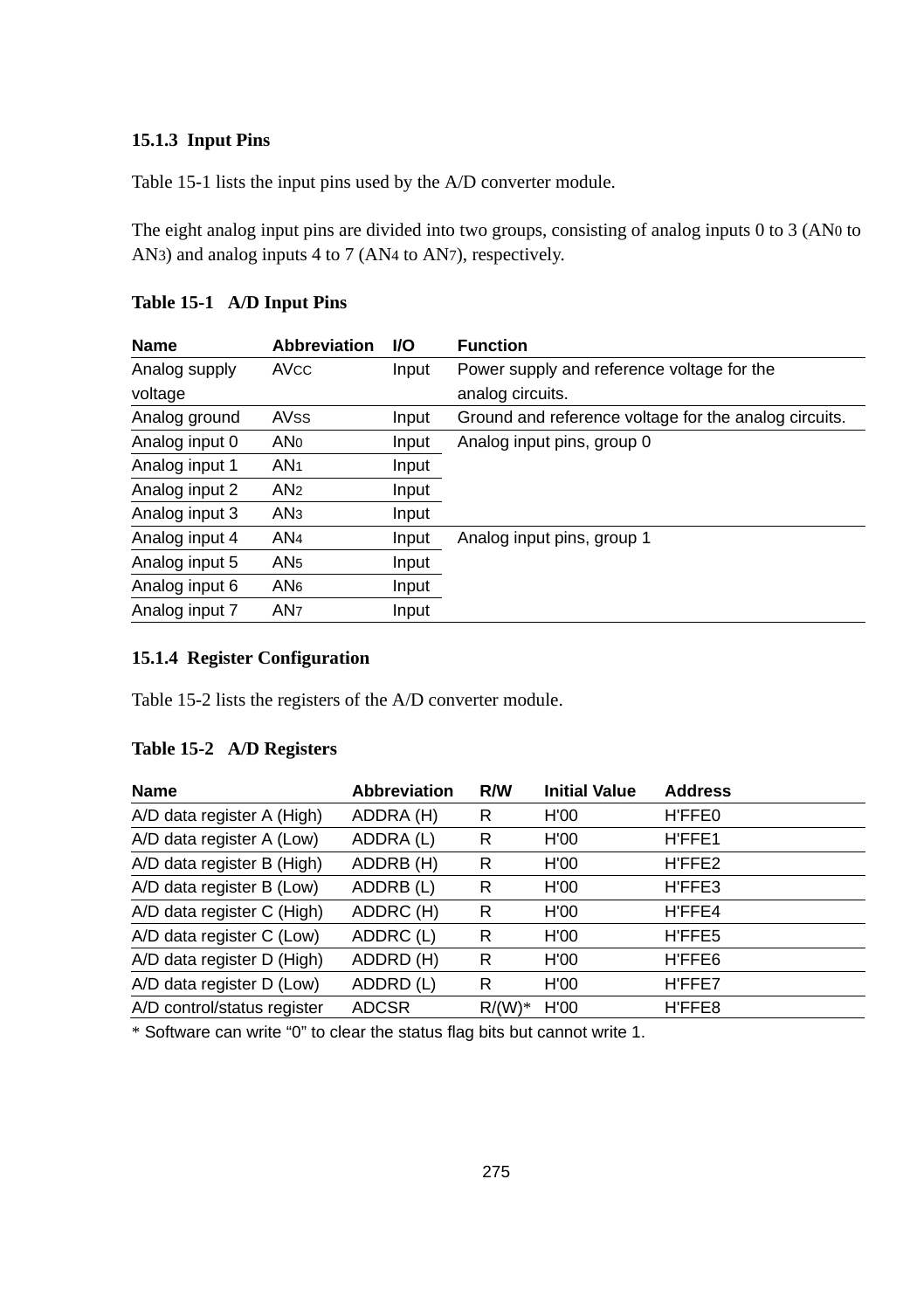## **15.2 Register Descriptions**

| Bit                 |                 | 6               | 5               | 4               | 3               | $\overline{2}$  | 1               | 0               |
|---------------------|-----------------|-----------------|-----------------|-----------------|-----------------|-----------------|-----------------|-----------------|
| ADDR <sub>n</sub> H | AD <sub>9</sub> | AD <sub>8</sub> | AD <sub>7</sub> | AD <sub>6</sub> | AD <sub>5</sub> | AD <sub>4</sub> | AD <sub>3</sub> | AD <sub>2</sub> |
| Initial value       | 0               | 0               | 0               | 0               | 0               | 0               | 0               | $\mathbf 0$     |
| Read/Write          | R               | R               | R               | R               | R               | R               | R               | R               |
|                     |                 |                 |                 |                 |                 |                 | $(n = A to D)$  |                 |
| Bit                 | 7               | 6               | 5               | 4               | 3               | 2               | 1               | 0               |
| ADDR <sub>n</sub> H | AD <sub>1</sub> | AD <sub>0</sub> |                 |                 |                 |                 |                 |                 |
| Initial value       | 0               | 0               | 0               | 0               | 0               | $\Omega$        | 0               | $\mathbf 0$     |
| Read/Write          | R               | R               | R               | R               | R               | R               | R               | R               |
|                     |                 |                 |                 |                 |                 |                 | $(n = A to D)$  |                 |

## **15.2.1 A/D Data Registers (ADDR)—H'FFE0 to H'FFE7**

The four A/D data registers (ADDRA to ADDRD) are 16-bit read-only registers that store the results of A/D conversion.

Each result consist of 10 bits. The first 8 bits are stored in the upper byte of the data register corresponding to the selected channel. The last two bits are stored in the lower data register byte. Each data register is assigned to two analog input channels as indicated in table 15-3.

The A/D data registers are always readable by the CPU. The upper byte can be read directly. The lower byte is read via a temporary register. See section 15-3, "CPU Interface" for details.

The unused bits (bits 5 to 0) of the lower data register byte are always read as 0.

The A/D data registers are initialized to H'0000 at a reset and in the standby modes.

### **Table 15-3 Assignment of Data Registers to Analog Input Channels**

#### **Analog Input Channel**

| Group 0         | Group 1 | A/D Data Register |
|-----------------|---------|-------------------|
| <b>ANo</b>      | AN4     | ADDRA             |
| AN <sub>1</sub> | AN5     | ADDRB             |
| AN <sub>2</sub> | AN6     | <b>ADDRC</b>      |
| AN <sub>3</sub> | AN7     | <b>ADDRD</b>      |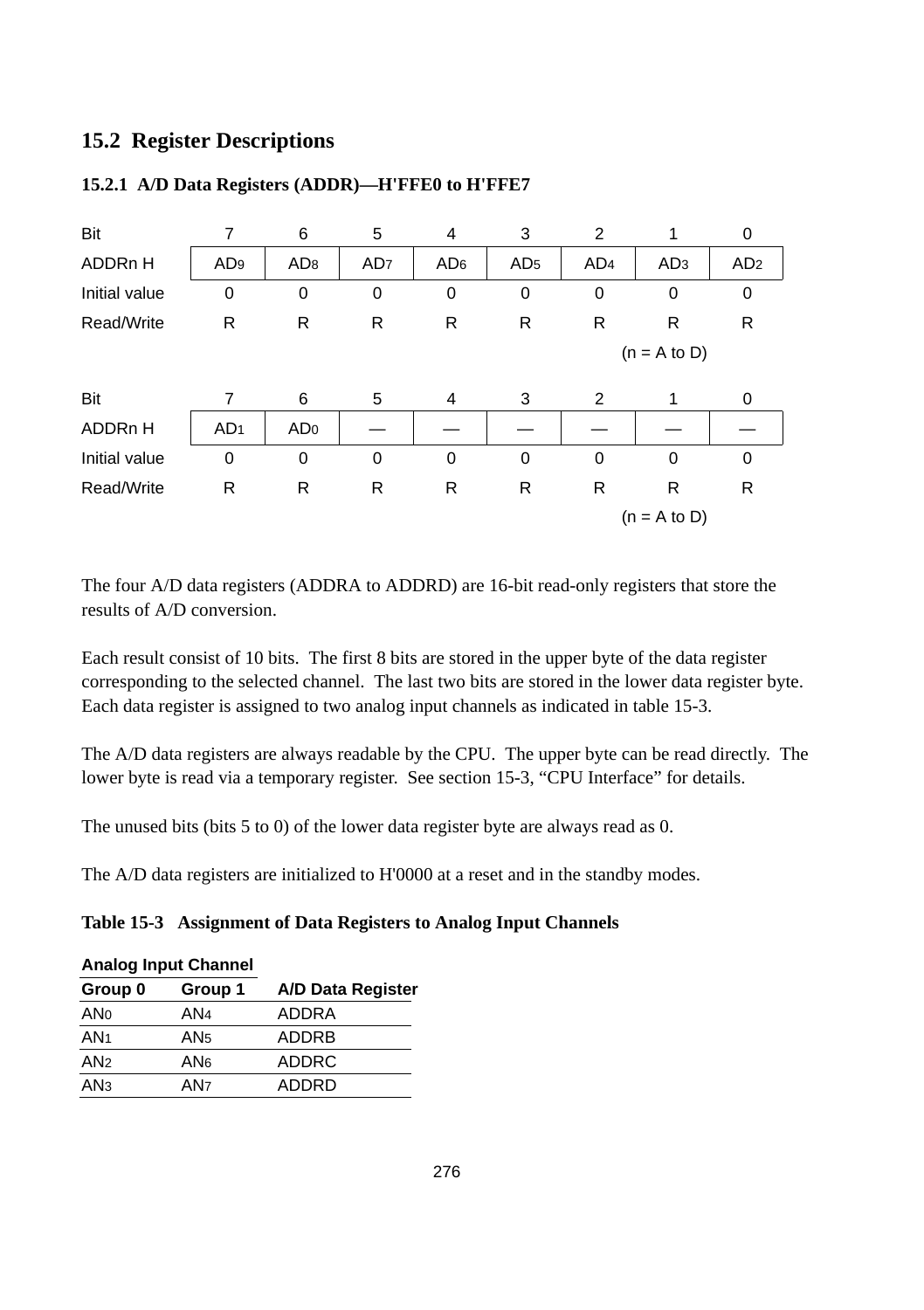## **15.2.2 A/D Control/Status Register (ADCSR)—H'FFE8**

| Bit           |          |     |     |                          |     |                 |                 |                 |
|---------------|----------|-----|-----|--------------------------|-----|-----------------|-----------------|-----------------|
|               | ADF      |     |     | ADIE   ADST   SCAN   CKS |     | CH <sub>2</sub> | CH <sub>1</sub> | CH <sub>0</sub> |
| Initial value |          |     |     |                          |     |                 |                 |                 |
| Read/Write    | $R/(W)*$ | R/W | R/W | R/W                      | R/W | R/M             | R/W             | R/W             |

\* Software can write a 0 in bit 7 to clear the flag, but cannot write a 1 in this bit.

The A/D control/status register (ADCSR) is an 8-bit readable/writable register that controls the operation of the A/D converter module.

The ADCSR is initialized to H'00 at a reset and in the standby modes.

**Bit 7—A/D End Flag (ADF):** This status flag indicates the end of one cycle of A/D conversion.

| Bit 7      |                                                                         |                 |
|------------|-------------------------------------------------------------------------|-----------------|
| <b>ADF</b> | <b>Description</b>                                                      |                 |
| 0          | This bit is cleared from 1 to 0 when:                                   | (Initial value) |
|            | 1. The chip is reset or placed in a standby mode.                       |                 |
|            | 2. The CPU reads the ADF bit, then writes a "0" in this bit.            |                 |
|            | 3. An A/D interrupt is served by the data transfer controller (DTC).    |                 |
| 1          | This bit is set to 1 at the following times:                            |                 |
|            | 1. Single mode: when one A/D conversion is completed.                   |                 |
|            | 2. Scan mode: when inputs on all selected channels have been converted. |                 |
|            |                                                                         |                 |

**Bit 6—A/D Interrupt Enable (ADIE):** This bit selects whether to request an A/D interrupt (ADI) when A/D conversion is completed.

| Bit 6       |                                              |                 |
|-------------|----------------------------------------------|-----------------|
| <b>ADIE</b> | <b>Description</b>                           |                 |
|             | The A/D interrupt request (ADI) is disabled. | (Initial value) |
|             | The A/D interrupt request (ADI) is enabled.  |                 |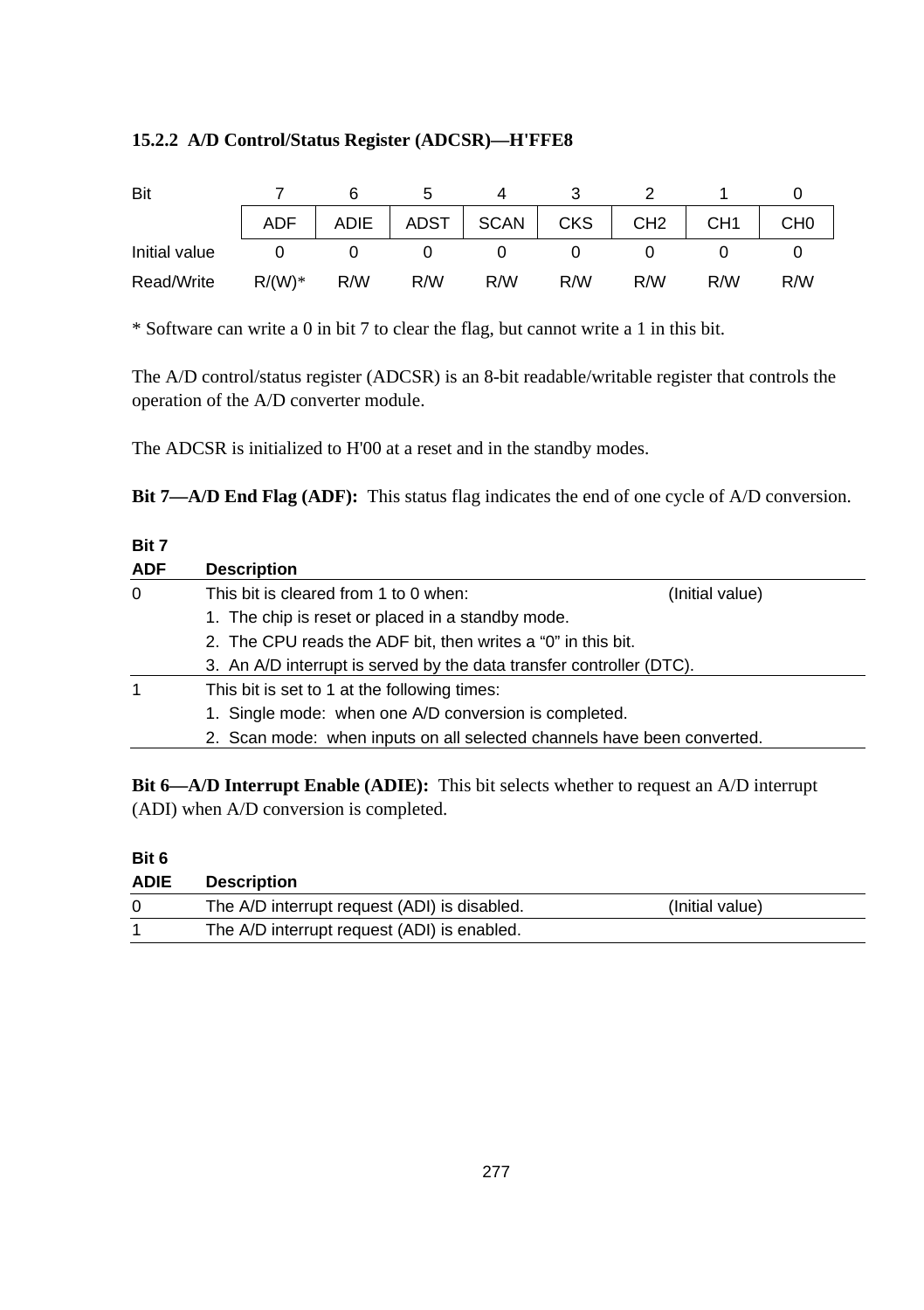**Bit 5—A/D Start (ADST):** The A/D converter operates while this bit is set to 1. In the single mode, this bit is automatically cleared to 0 at the end of each A/D conversion.

### **Bit 5**

| <b>ADST</b> | <b>Description</b>                                                                                                           |                 |
|-------------|------------------------------------------------------------------------------------------------------------------------------|-----------------|
| 0           | A/D conversion is halted.                                                                                                    | (Initial value) |
| $\mathbf 1$ | 1. Single mode: One A/D conversion is performed. The ADST bit is automatically<br>cleared to 0 at the end of the conversion. |                 |
|             | 2. Scan mode: A/D conversion starts and continues cyclically on the selected channels<br>until the ADST bit is cleared to 0. |                 |

**Bit 4—Scan Mode (SCAN):** This bit selects the scan mode or single mode of operation. See section 15.4, "Operation" for descriptions of these modes. The mode should be changed only when the ADST bit is cleared to 0.

| Bit 4       |             |                 |
|-------------|-------------|-----------------|
| <b>SCAN</b> | Description |                 |
| 0           | Single mode | (Initial value) |
|             | Scan mode   |                 |

**Bit 3—Clock Select (CKS):** This bit controls the A/D conversion time.

The conversion time should be changed only when the ADST bit is cleared to 0.

| Bit 3      |                                |                 |
|------------|--------------------------------|-----------------|
| <b>CKS</b> | <b>Description</b>             |                 |
|            | Conversion time $= 274$ states | (Initial value) |
|            | Conversion time $= 138$ states |                 |

**Bits 2 to 0—Channel Select 2 to 0 (CH2 to CH0):** These bits and the SCAN bit combine to select one or more analog input channels.

The channel selection should be changed only when the ADST bit is cleared to 0.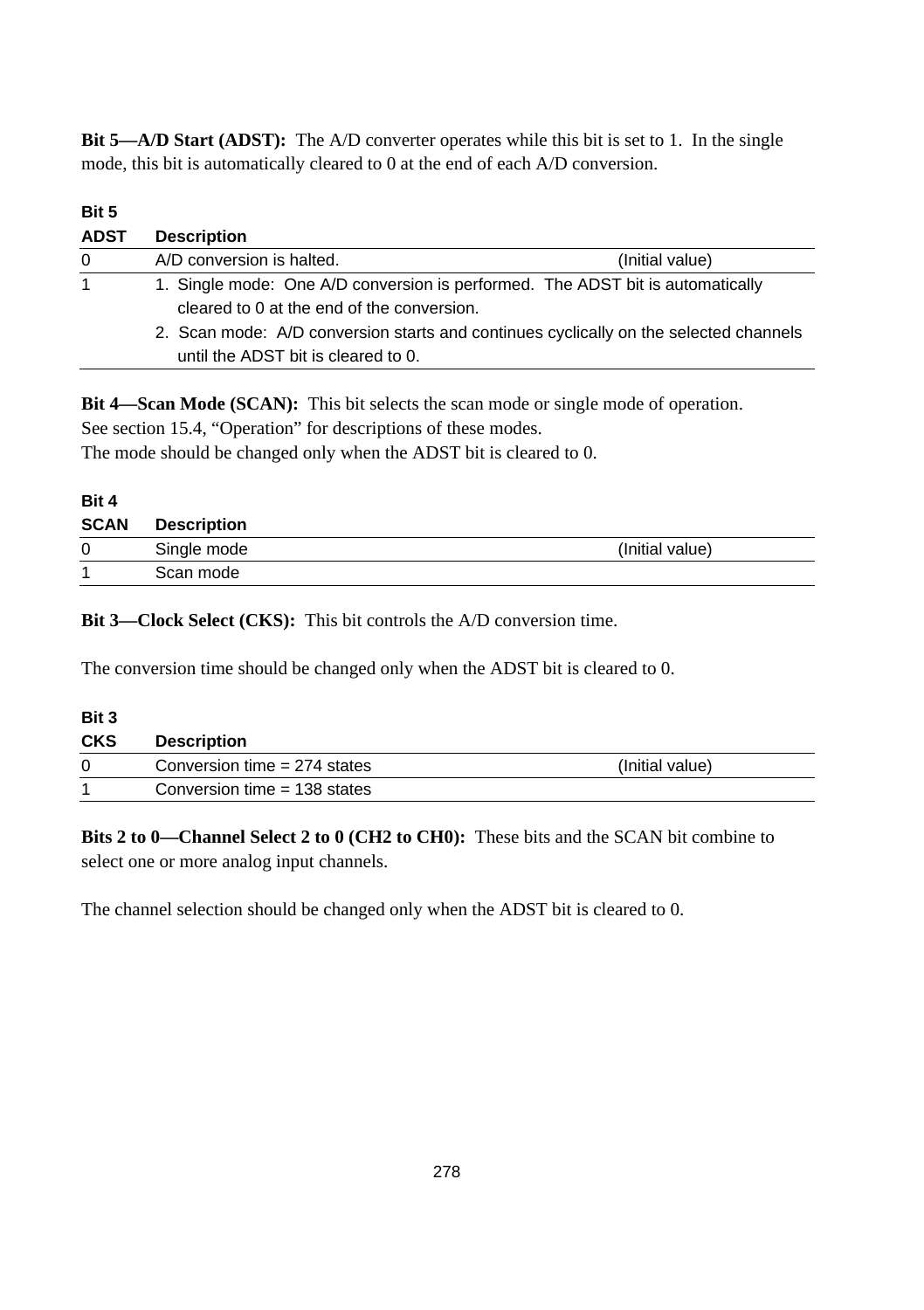| <b>Group Select</b> |                 | <b>Channel Select</b> | <b>Selected Channels</b> |                                                |  |
|---------------------|-----------------|-----------------------|--------------------------|------------------------------------------------|--|
| CH <sub>2</sub>     | CH <sub>1</sub> | CH <sub>0</sub>       | <b>Single Mode</b>       | <b>Scan Mode</b>                               |  |
| $\Omega$            |                 |                       | <b>ANO</b>               | ANo                                            |  |
|                     |                 |                       | AN <sub>1</sub>          | AN <sub>0</sub> and AN <sub>1</sub>            |  |
|                     |                 |                       | AN <sub>2</sub>          | AN <sub>0</sub> to A <sub>N</sub> <sub>2</sub> |  |
|                     |                 |                       | AN <sub>3</sub>          | AN <sub>0</sub> to AN <sub>3</sub>             |  |
|                     |                 |                       | AN <sub>4</sub>          | AN <sub>4</sub>                                |  |
|                     |                 |                       | AN <sub>5</sub>          | AN <sub>4</sub> and AN <sub>5</sub>            |  |
|                     |                 |                       | AN <sub>6</sub>          | AN <sub>4</sub> to AN <sub>6</sub>             |  |
|                     |                 |                       | AN <sub>7</sub>          | AN <sub>4</sub> to AN <sub>7</sub>             |  |

## **15.3 CPU Interface**

The A/D data registers (ADDRA to ADDRD) are 16-bit registers. The upper byte of each register can be read directly, but the lower byte is accessed through an 8-bit temporary register (TEMP).

When the CPU or DTC reads the upper byte of an A/D data register, at the same time as the upper byte is placed on the internal data bus, the lower byte is transferred to TEMP. When the lower byte is accessed, the value in TEMP is placed on the internal data bus.

A program that requires all 10 bits of an A/D result should perform word access, or should read first the upper byte, then the lower byte of the A/D data register. Either way, it is assured of obtaining consistent data. Consistent data are not assured if the program reads the lower byte first.

A program that requires only 8-bit A/D accuracy should perform byte access to the upper byte of the A/D data register. The value in TEMP can be left unread.

Figure 15-2 shows the data flow when the CPU (or DTC) reads an A/D data register.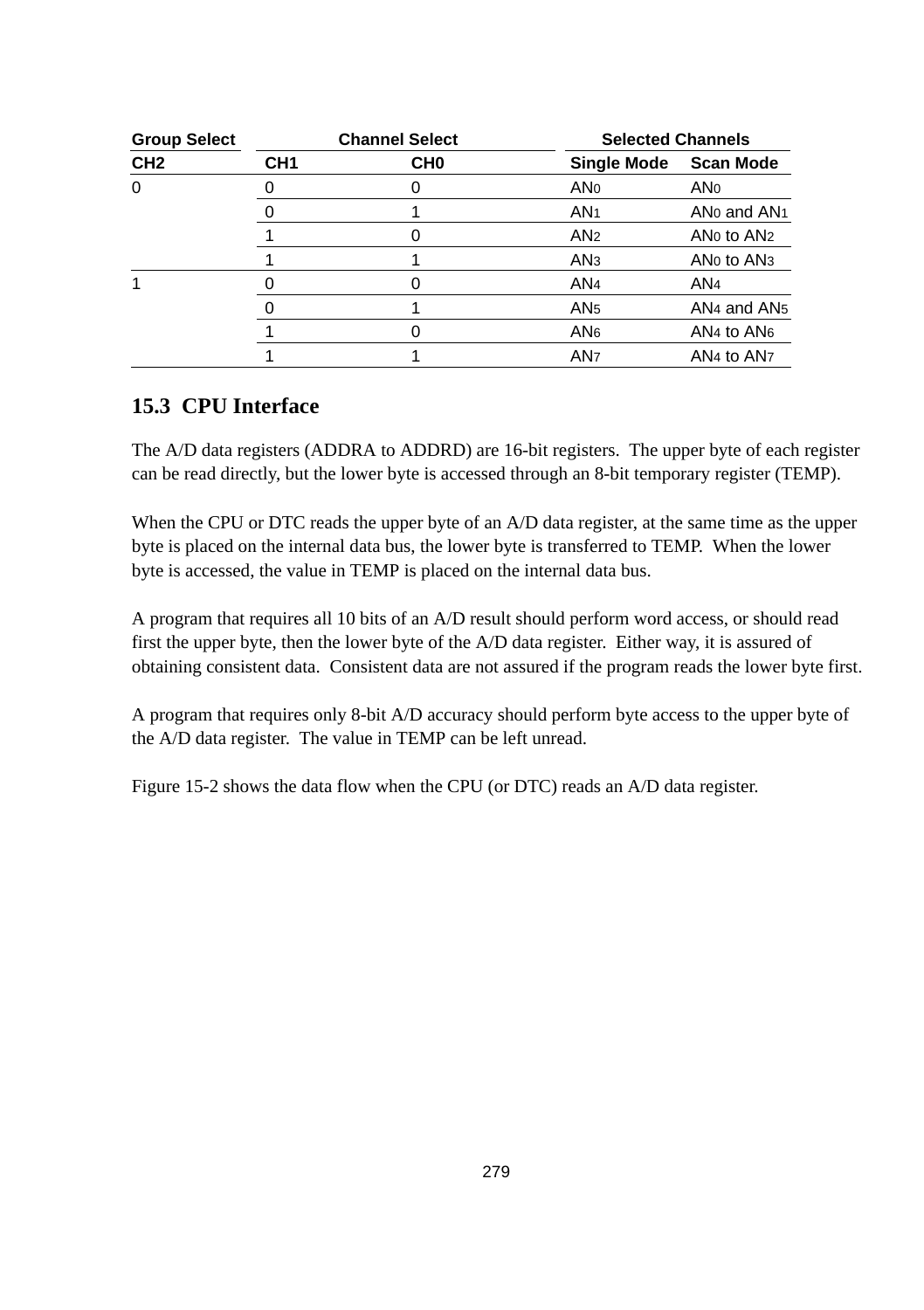

**Figure 15-2 Read Access to A/D Data Register (When Register Contains H'AA40)**

## **15.4 Operation**

The A/D converter performs 10 successive approximations to obtain a result ranging from H'0000 (corresponding to AVSS) to H'FFC0 (corresponding to AVCC). Only the first 10 bits of the result are significant.

The A/D converter module can be programmed to operate in single mode or scan mode as explained below.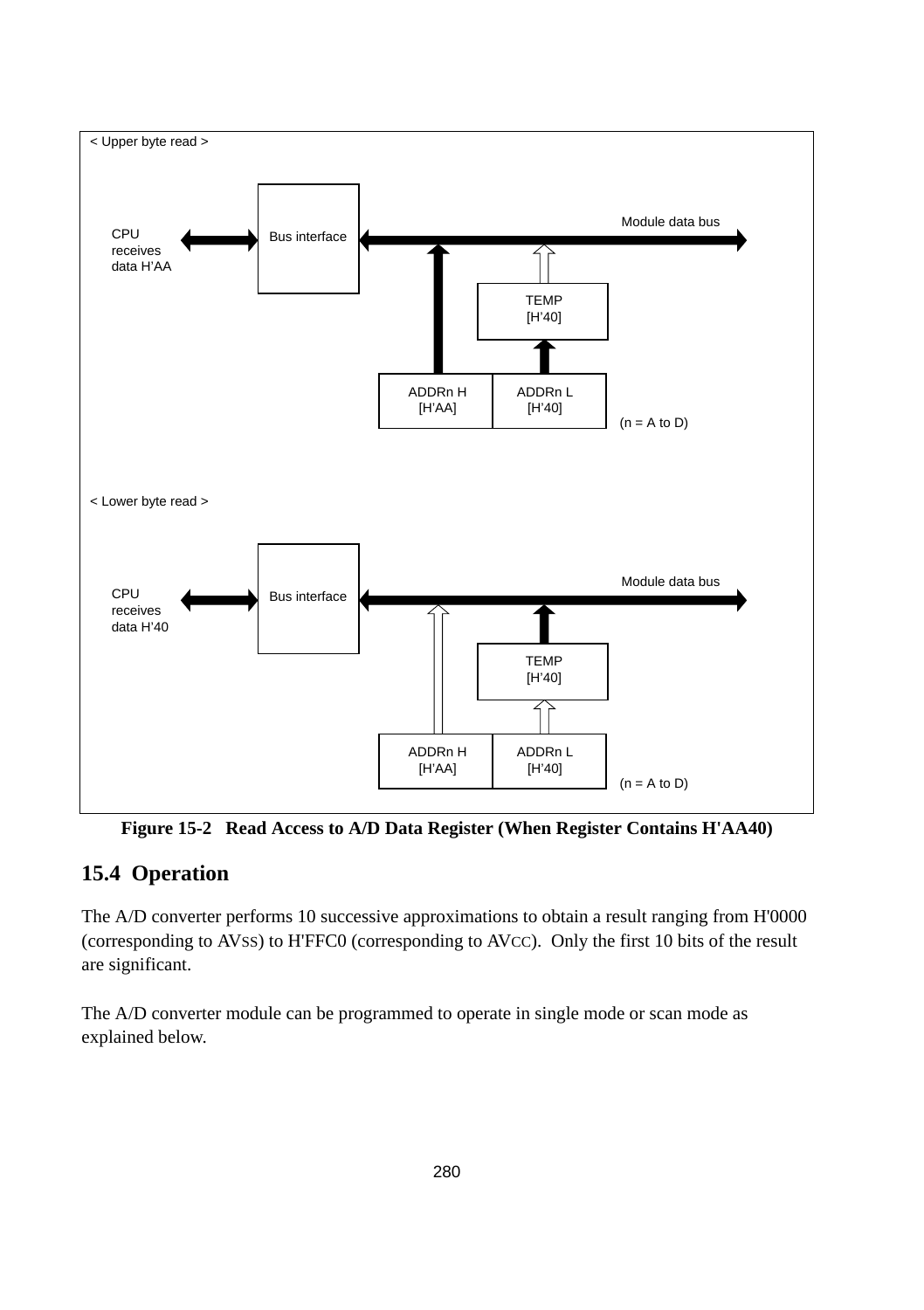## **15.4.1 Single Mode**

The single mode is suitable for obtaining a single data value from a single channel. A/D conversion starts when the ADST bit is set to 1. During the conversion process the ADST bit remains set to 1. When conversion is completed, the ADST bit is automatically cleared to 0.

When the conversion is completed, the ADF bit is set to 1. If the interrupt enable bit (ADIE) is also set to 1, an A/D conversion end interrupt (ADI) is requested, so that the converted data can be processed by an interrupt-handling routine. Alternatively, the interrupt can be served by the data transfer controller (DTC).

When an A/D interrupt is served by the DTC, the DTC automatically clears the ADF bit to 0. When an A/D interrupt is served by the CPU, however, the ADF bit remains set until the CPU reads the ADCSR, then writes a 0 in the ADF bit.

Before selecting the single mode, clock, and analog input channel, software should clear the ADST bit to 0 to make sure the A/D converter is stopped. Changing the mode, clock, or channel selection while A/D conversion is in progress can lead to conversion errors.

The following example explains the A/D conversion process in single mode when channel 1 (AN1) is selected. Figure 15-3 shows the corresponding timing chart.

1. Software clears the ADST bit to 0, then selects the single mode  $(SCAN = 0)$  and channel 1 (CH2 to CH0 = "001"), enables the A/D interrupt request (ADIE = 1), and sets the ADST bit to 1 to start A/D conversion. (Selection of mode, clock channel and setting the ADST bit can be done at same time.)

**Coding Example:** (when using the slow clock,  $CKS = 0$ )

BCLR #5, @H'FFE8 MOV.B #H'61, @H'FFE8

- 2. The A/D converter samples the AN1 input and converts the voltage level to a digital value. At the end of the conversion process the A/D converter transfers the result to register ADDRB, sets the ADF bit is set to 1, clears the ADST bit to 0, and halts.
- 3. ADF = 1 and ADIE = 1, so an A/D interrupt is requested.
- 4. The user-coded A/D interrupt-handling routine is started.
- 5. The interrupt-handling routine reads the ADCSR value, then writes a 0 in the ADF bit to clear this bit to 0.
- 6. The interrupt-handling routine reads and processes the A/D conversion result.
- 7. The routine ends.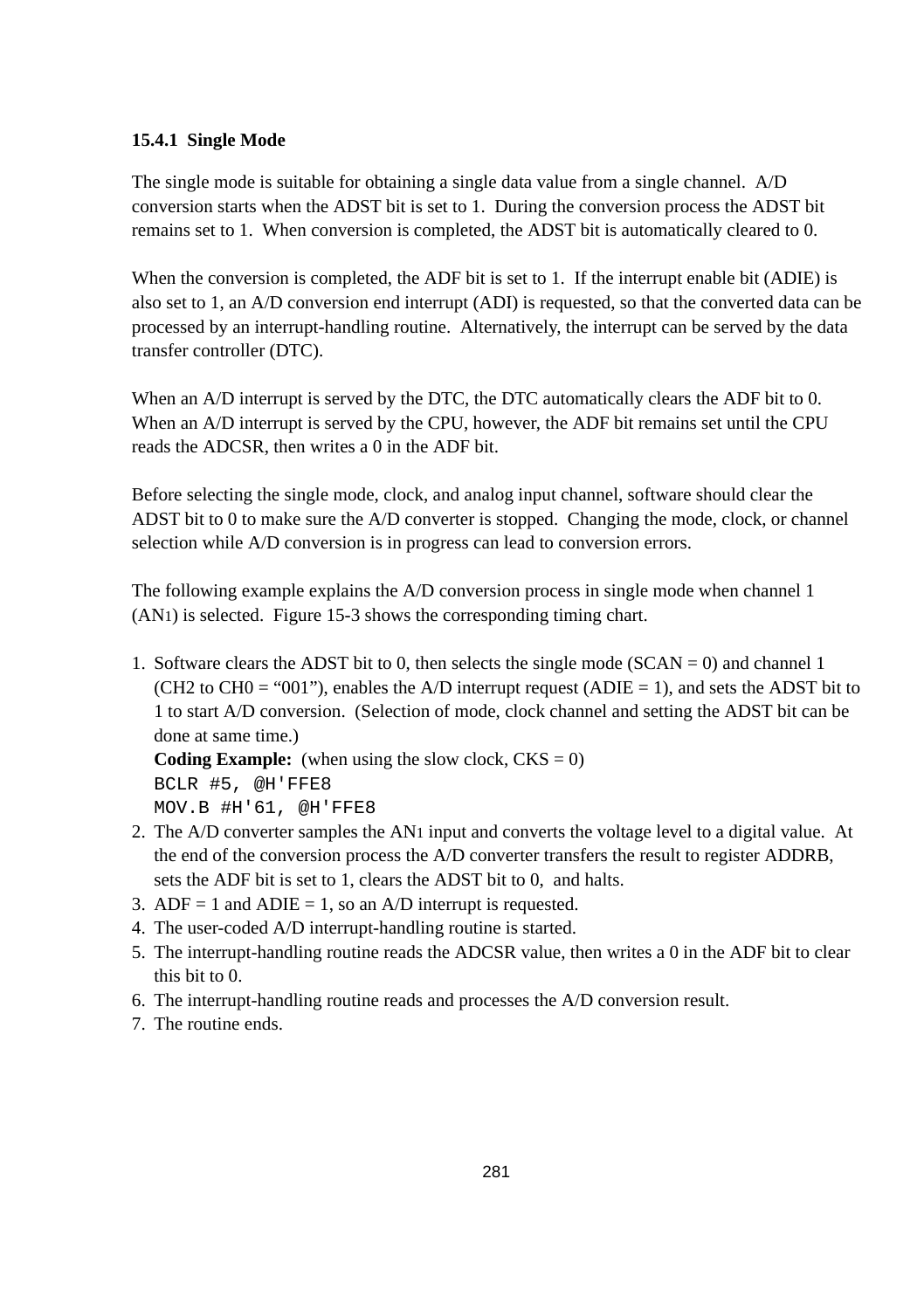Steps 2 to 7 can now be repeated by setting the ADST bit to 1 again.

If the data transfer enable (DTE) bit is set to 1, the interrupt is served by the data transfer controller (DTC). Steps 4 to 7 then change as follows.

- 4'. The DTC is started.
- 5'. The DTC automatically clears the ADF bit to 0.
- 6'. The DTC transfers the A/D conversion result from ADDRB to a specified destination address.
- 7'. The DTC ends.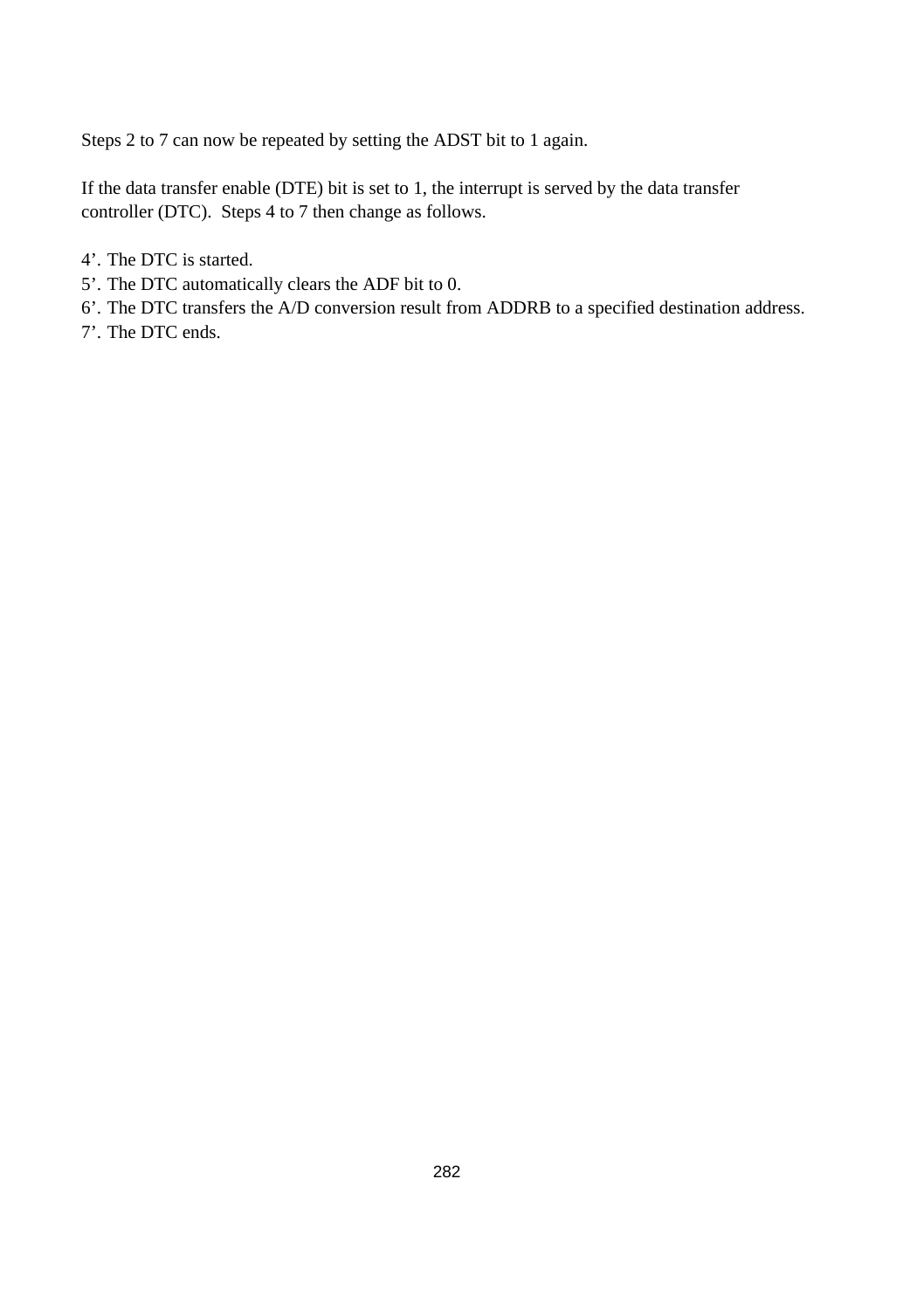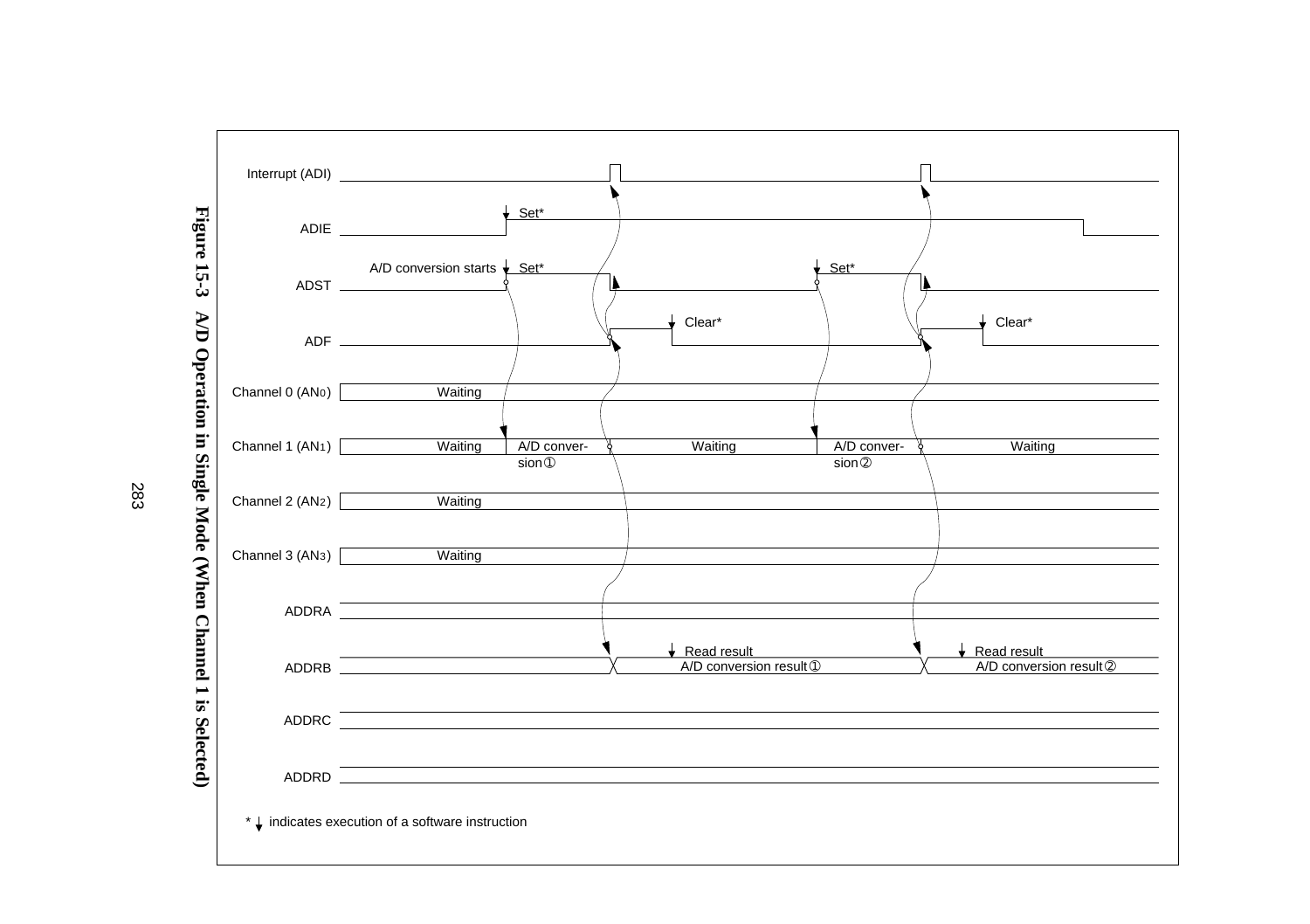## **15.4.2 Scan Mode**

The scan mode can be used to monitor analog inputs on one or more channels. When the ADST bit is set to 1, A/D conversion starts from the first channel selected by the CH bits. When  $CH2 = 0$  the first channel is AN0. When CH2 = 1 the first channel is AN4.

If the scan group includes more than one channel (i.e. if bit CH1 or CH0 is set), conversion of the next channel begins as soon as conversion of the first channel ends.

Conversion of the selected channels continues cyclically until the ADST bit is cleared to 0. The conversion results are placed in the data registers corresponding to the selected channels.

Before selecting the scan mode, clock, and analog input channels, software should clear the ADST bit to 0 to make sure the A/D converter is stopped. Changing the mode, clock, or channel selection while A/D conversion is in progress can lead to conversion errors.

The following example explains the A/D conversion process when three channels in group 0 are selected (AN0, AN1, and AN2). Figure 15-4 shows the corresponding timing chart.

1. Software clears the ADST bit to 0, then selects the scan mode ( $SCAN = 1$ ), scan group 0  $(CH2 = 0)$ , and analog input channels AN0 to AN2 (CH1 and CH0 = 0) and sets the ADST bit to 1 to start A/D conversion.

**Coding Example:** (with slow clock and ADI interrupt enabled) BCLR #5, @H'FFE8 MOV.B #H'72, @FFE8

- 2. The A/D converter samples the input at AN0, converts the voltage level to a digital value, and transfers the result to register ADDRA.
- 3. Next the A/D converter samples and converts AN1 and transfers the result to ADDRB. Then it samples and converts AN2 and transfers the result to ADDRC.
- 4. After all selected channels (AN0 to AN2) have been converted, the AD converter sets the ADF bit to 1. If the ADIE bit is set to 1, an A/D interrupt (ADI) is requested. Then the A/D converter begins converting AN0 again.
- 5. Steps 2 to 4 are repeated cyclically as long as the ADST bit remains set to 1.

To stop the A/D converter, software must clear the ADST bit to 0.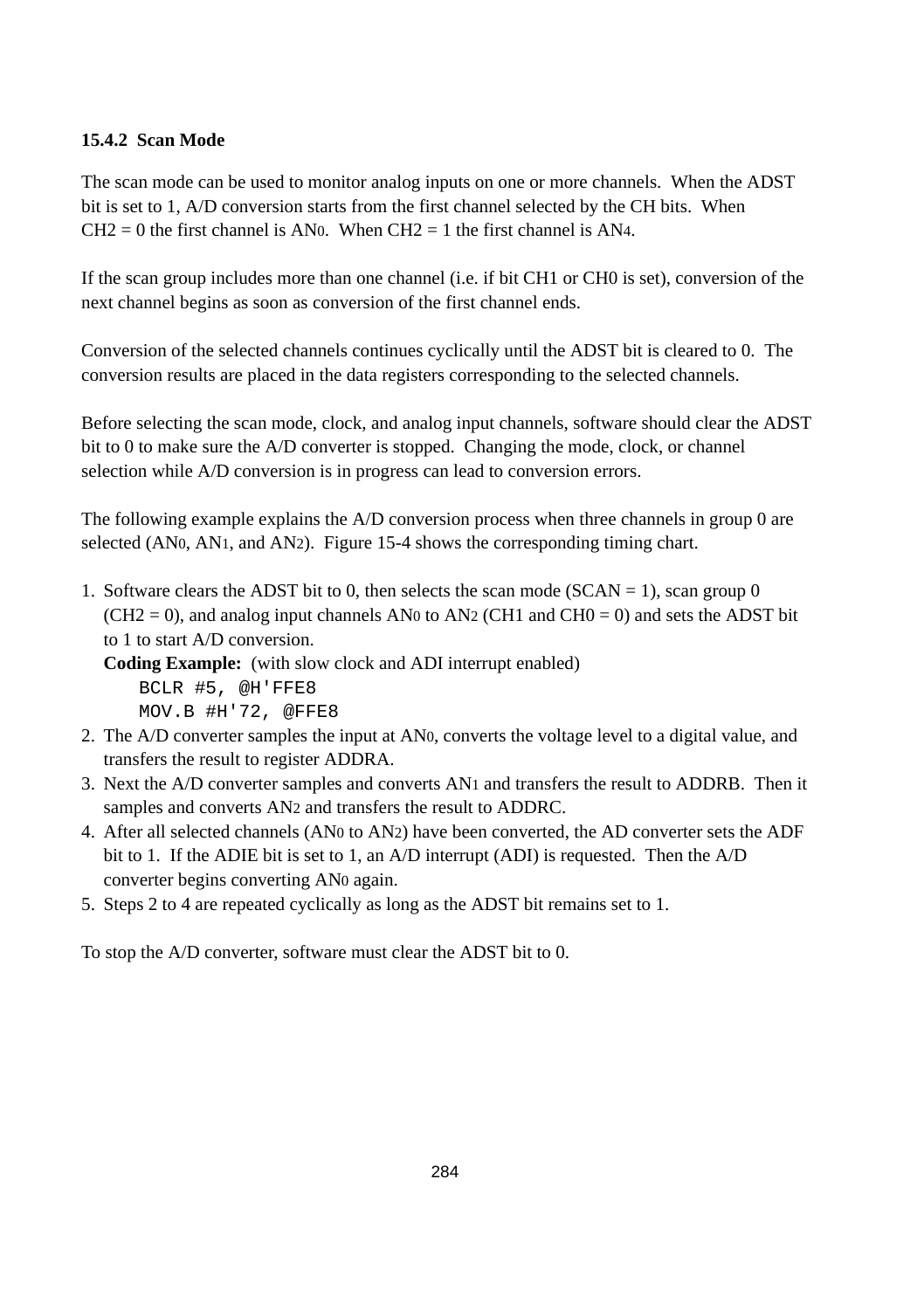**Note on Scan Mode:** If the ADST bit is cleared to 0 while two or more channels are being converted in scan mode, incorrect values may be set in the A/D data registers.

This problem is limited to ZTAT versions. It does not occur in versions with masked ROM.

**Solution:** Read the A/D data registers only when the ADST bit is set to 1.

### **Example:**

| $MOV.B$ #5B ,@ADCSR ; 4-channel scan mode       |                                         |  |  |  |
|-------------------------------------------------|-----------------------------------------|--|--|--|
| BSET.B #5 ,@ADCSR ; Start conversion (set ADST) |                                         |  |  |  |
|                                                 | <a continues="" conversion="" d=""></a> |  |  |  |
| ADI: MOV.W @ADDRA, R0 : read ADDRA              |                                         |  |  |  |
| MOV.W @ADDRB, R1 ; read ADDRB                   |                                         |  |  |  |
| MOV.W @ADDRC, R2 ; read ADDRC                   |                                         |  |  |  |
| MOV.W @ADDRD, R3 : read ADDRD                   |                                         |  |  |  |
| BCLR.B #5 , @ADCSR ; clear ADST                 |                                         |  |  |  |
| BCLR.B #7 , @ADCSR ; clear ADF                  |                                         |  |  |  |

The A/D data registers should be read before ADST is cleared, as in the preceding example. (It is not necessary to clear ADST in order to read the A/D data registers.)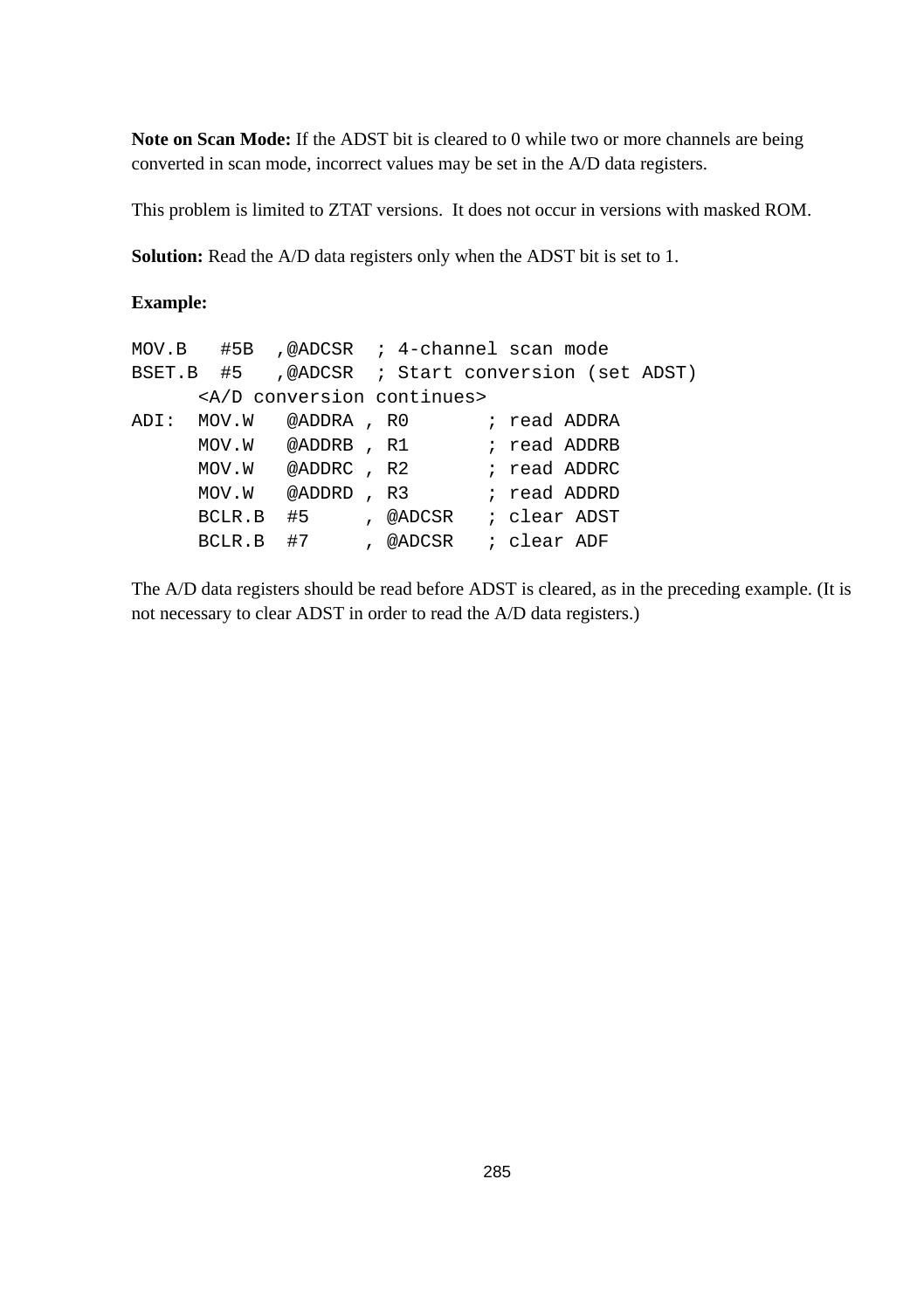

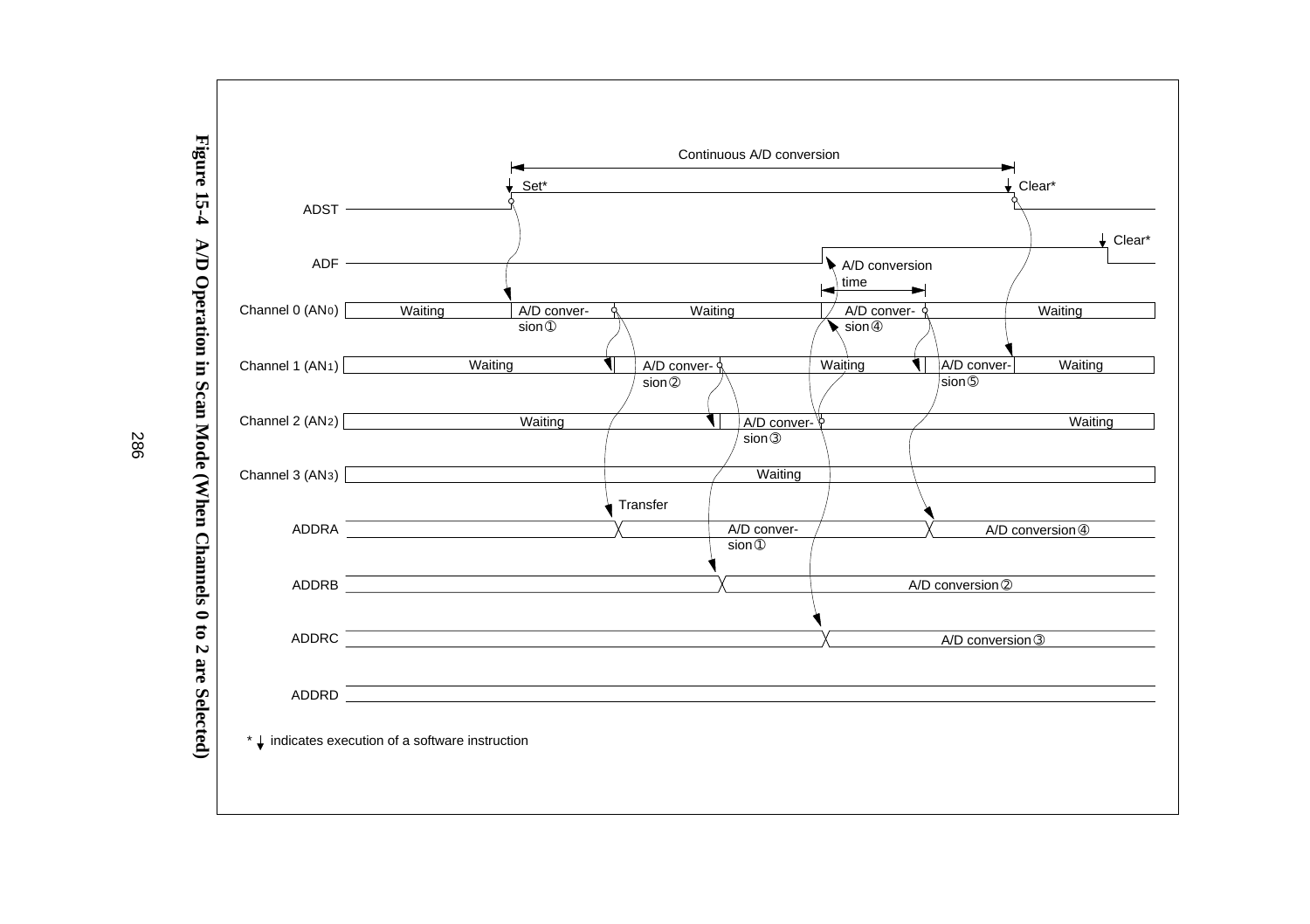## **15.5 Input Sampling Time and A/D Conversion Time**

The A/D converter includes a built-in sample-and-hold circuit. Sampling of the input starts at a time to after the ADST bit is set to 1. The sampling process lasts for a time tsp. The actual  $A/D$ conversion begins after sampling is completed. Figure 15-5 shows the timing of these steps, and table 15-4 lists the total conversion times (tcow) for the single mode.

The total conversion time includes to and tsp... The purpose of to is to synchronize the ADCSR write time with the  $A/D$  conversion process, so the length of to is variable. The total conversion time therefore varies within the minimum to maximum ranges indicated in table 15-4.

In the scan mode, the ranges given in table 15-4 apply to the first conversion. The length of the second and subsequent conversion processes is fixed at  $256$  states (when CKS = 0) or 128 states (when  $CKS = 1$ ).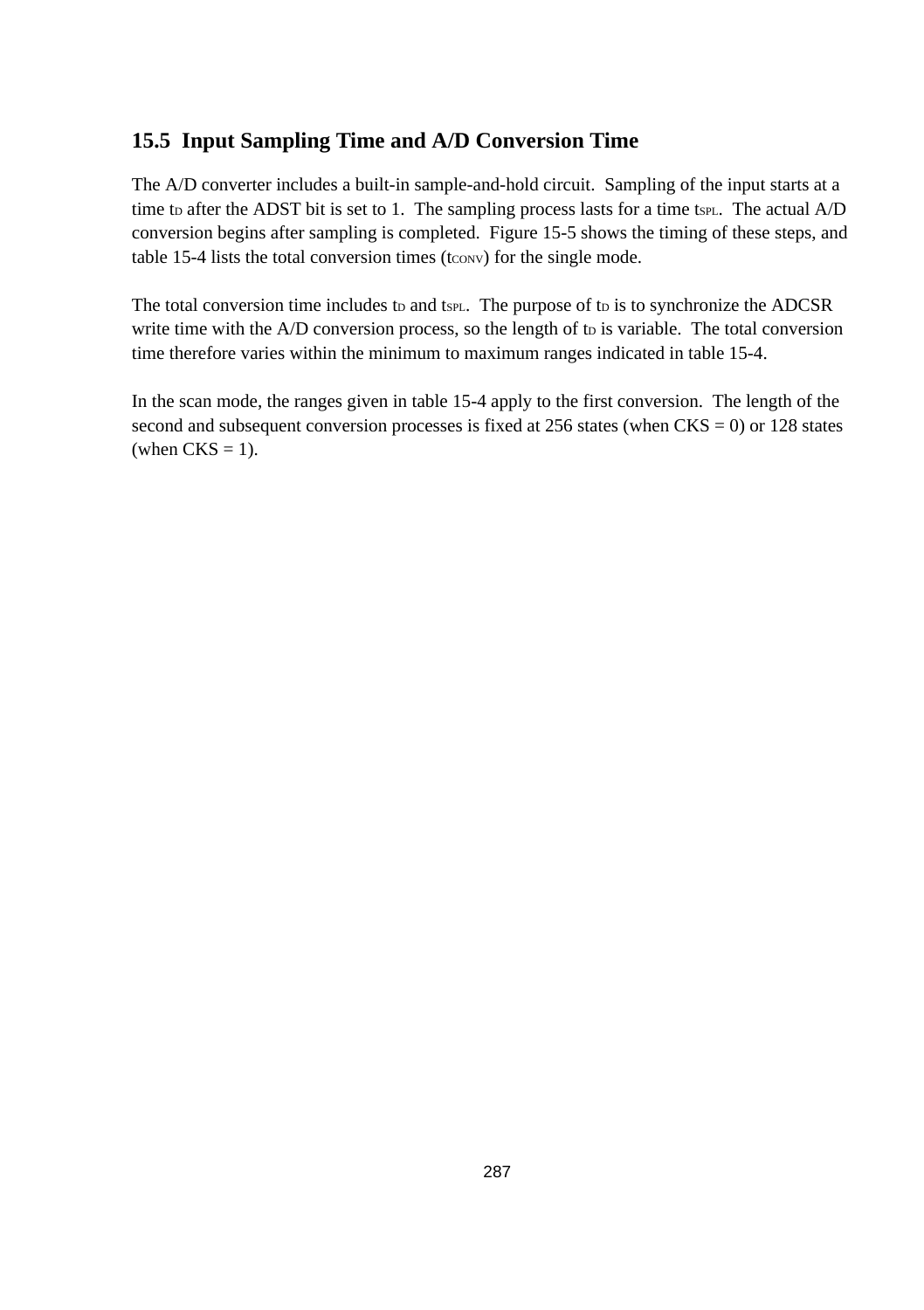



**Table 15-4 A/D Conversion Time (Single Mode)**

|                           |               |     | $CKS = "0"$ |     | $CKS = "1"$ |     |     |
|---------------------------|---------------|-----|-------------|-----|-------------|-----|-----|
| <b>Item</b>               | <b>Symbol</b> | Min | Tvɒ         | Max | Min         | Tvɒ | Max |
| Synchronization delay     | tD            | 18  |             | 33  | 10          |     |     |
| Input sampling time       | tSPL          |     | 63          |     |             | 31  |     |
| Total A/D conversion time | tCONV         | 259 |             | 274 | 131         |     | 138 |

**Note:** Values in the table are numbers of states.